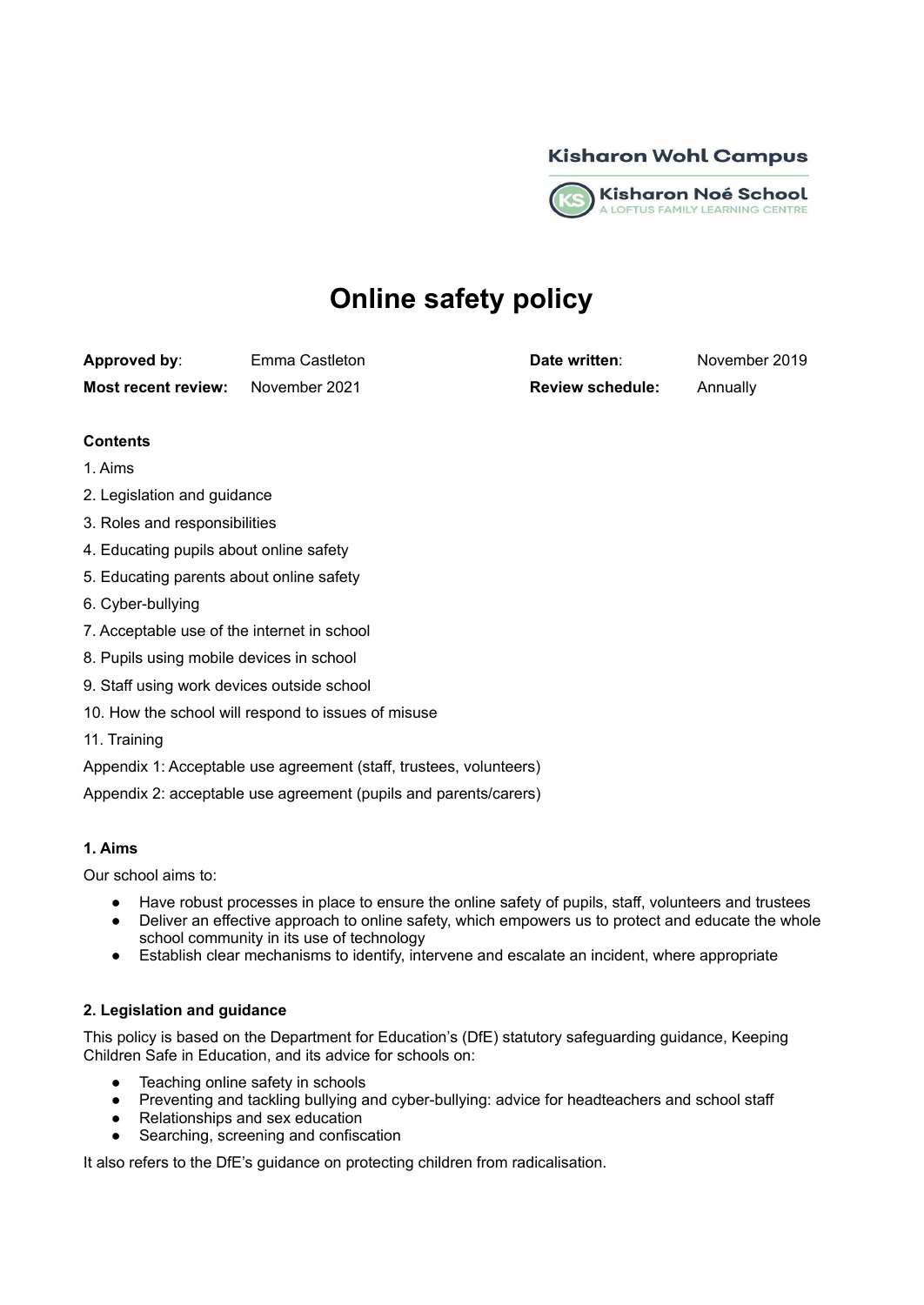It reflects existing legislation, including but not limited to the Education Act 1996 (as amended), the Education and Inspections Act 2006 and the Equality Act 2010. In addition, it reflects the Education Act 2011, which has given teachers stronger powers to tackle cyber-bullying by, if necessary, searching for and deleting

inappropriate images or files on pupils' electronic devices where they believe there is a 'good reason' to do so.

This policy complies with our funding agreement and articles of association.

## **3. Roles and responsibilities**

### **3.1 The trustee board**

The trustee board has overall responsibility for monitoring this policy and holding the headteacher to account for its implementation.

The trustee board will co-ordinate regular meetings with appropriate staff to discuss online safety, and monitor online safety logs as provided by the designated safeguarding lead (DSL).

The trustee who oversees online safety is Nahva Rose.

All trustees will:

- Ensure that they have read and understand this policy
- Agree and adhere to the terms on acceptable use of the school's ICT systems and the internet (appendix 1)

## **3.2 The headteacher**

The headteacher is responsible for ensuring that staff understand this policy, and that it is being implemented consistently throughout the school.

## **3.3 The designated safeguarding lead**

Details of the school's DSL and deputy are set out in our child protection and safeguarding policy as well as relevant job descriptions.

The DSL takes lead responsibility for online safety in school, in particular:

- Ensuring that staff understand this policy and that it is being implemented consistently throughout the school
- Working with all staff, as necessary, to address any online safety issues or incidents
- Ensuring that any online safety incidents are logged and dealt with appropriately in line with this policy
- Ensuring that any incidents of cyber-bullying are logged and dealt with appropriately in line with the school behaviour policy
- Updating and delivering staff training on online safety
- Liaising with other agencies and/or external services if necessary
- Providing regular reports on online safety in school to the headteacher and/or trustee board

This list is not intended to be exhaustive.

#### **3.4 The IT technical support provider**

The IT support provider is responsible for:

- Putting in place appropriate filtering and monitoring systems, which are updated on a regular basis and keep pupils safe from potentially harmful and inappropriate content and contact online while at school, including terrorist and extremist material
- Ensuring that the school's ICT systems are secure and protected against viruses and malware, and that such safety mechanisms are updated regularly
- Conducting regular full security check and monitoring the school's ICT systems
- Blocking access to potentially dangerous sites and, where possible, preventing the downloading of potentially dangerous files

This list is not intended to be exhaustive.

#### **3.5 All staff and volunteers**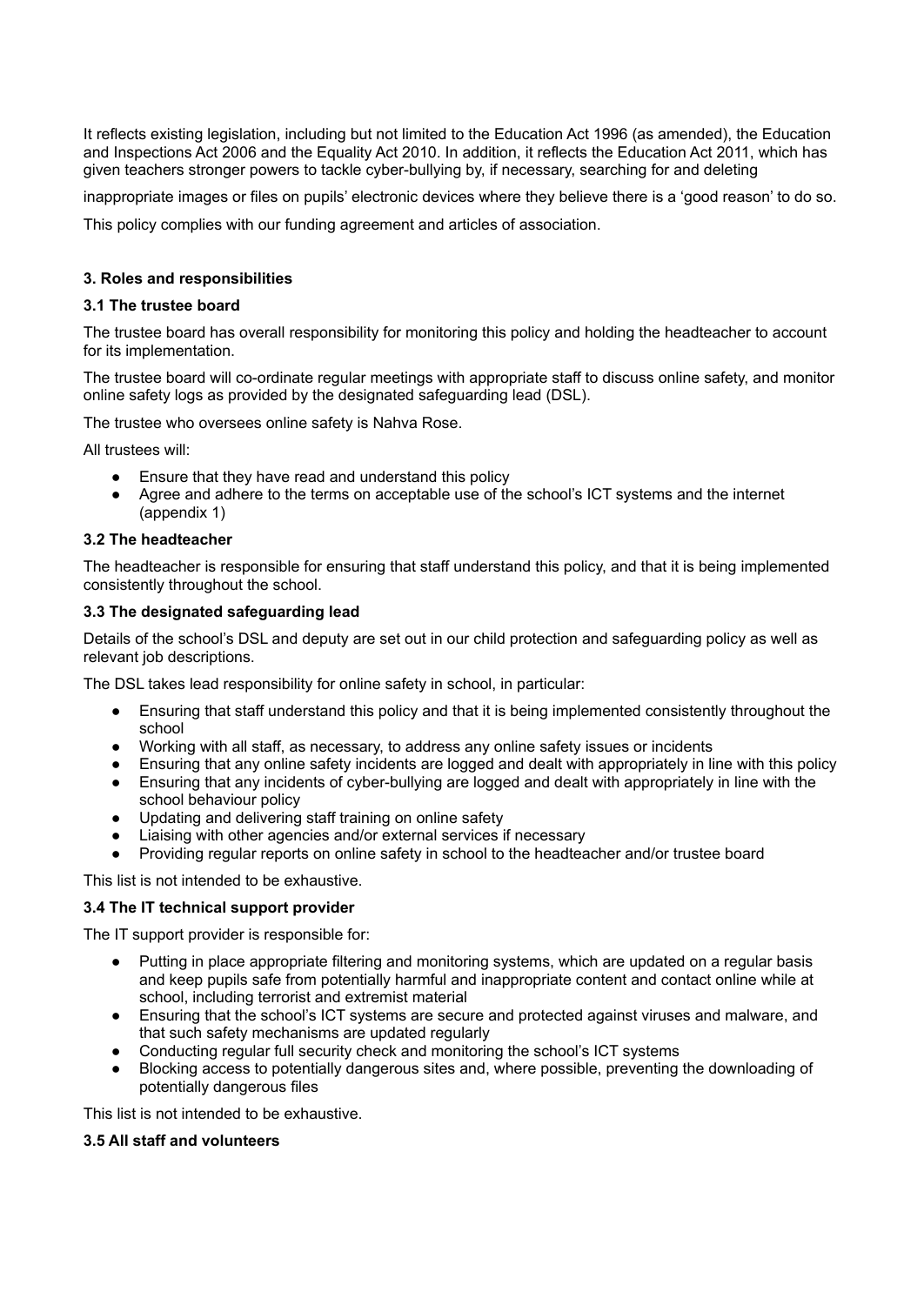All staff, including contractors and agency staff, and volunteers are responsible for:

- Maintaining an understanding of this policy
- Implementing this policy consistently
- Agreeing and adhering to the terms on acceptable use of the school's ICT systems and the internet, and ensuring that pupils follow the school's terms on acceptable use
- Working with the DSL to ensure that any online safety incidents are logged and dealt with appropriately in line with this policy
- Ensuring that any incidents of cyber-bullying are dealt with appropriately in line with the school positive behaviour policy

This list is not intended to be exhaustive.

## **3.6 Parents**

Parents are expected to:

- Notify a member of staff or the headteacher of any concerns or queries regarding this policy
- Ensure if their child has the understanding to read and agreed to the terms on acceptable use of the
- school's IT systems and internet

Parents can seek further guidance on keeping children safe online from the following organisations and websites:

- What are the issues? UK Safer Internet Centre
- Hot topics Childnet International
- Parent factsheet Childnet International
- Healthy relationships Disrespect Nobody

## **3.7 Visitors and members of the community**

Visitors and members of the community who use the school's IT systems or internet will be made aware of this policy, when relevant, and expected to read and follow it. If appropriate, they will be expected to agree to the terms on acceptable use.

## **4. Educating pupils about online safety**

Pupils will be taught about online safety as part of the curriculum:

- Pupils will be taught to:
- Use technology safely and respectfully, keeping personal information private
- Recognise acceptable and unacceptable behaviour
- Identify where to go for help and support when they have concerns about content or contact on the internet or other online technologies
- We want our pupils to leave Kisharon Noé School knowing and aware that:
- That people sometimes behave differently online, including by pretending to be someone they are not
- That the same principles apply to online relationships as to face-to-face relationships, including the importance of respect for others online including when we are anonymous
- The rules and principles for keeping safe online, how to recognise risks, harmful content and contact, and how to report them
- How to critically consider their online friendships and sources of information including awareness of the risks associated with people they have never met
- How information and data is shared and used online
- How to respond safely and appropriately to adults they may encounter (in all contexts, including online) whom they do not know

The safe use of social media and the internet will also be covered in other subjects where relevant.

## **5. Educating parents about online safety**

The school will raise parents' awareness of internet safety in letters or other communications home, and in information via our website. This policy will also be shared with parents.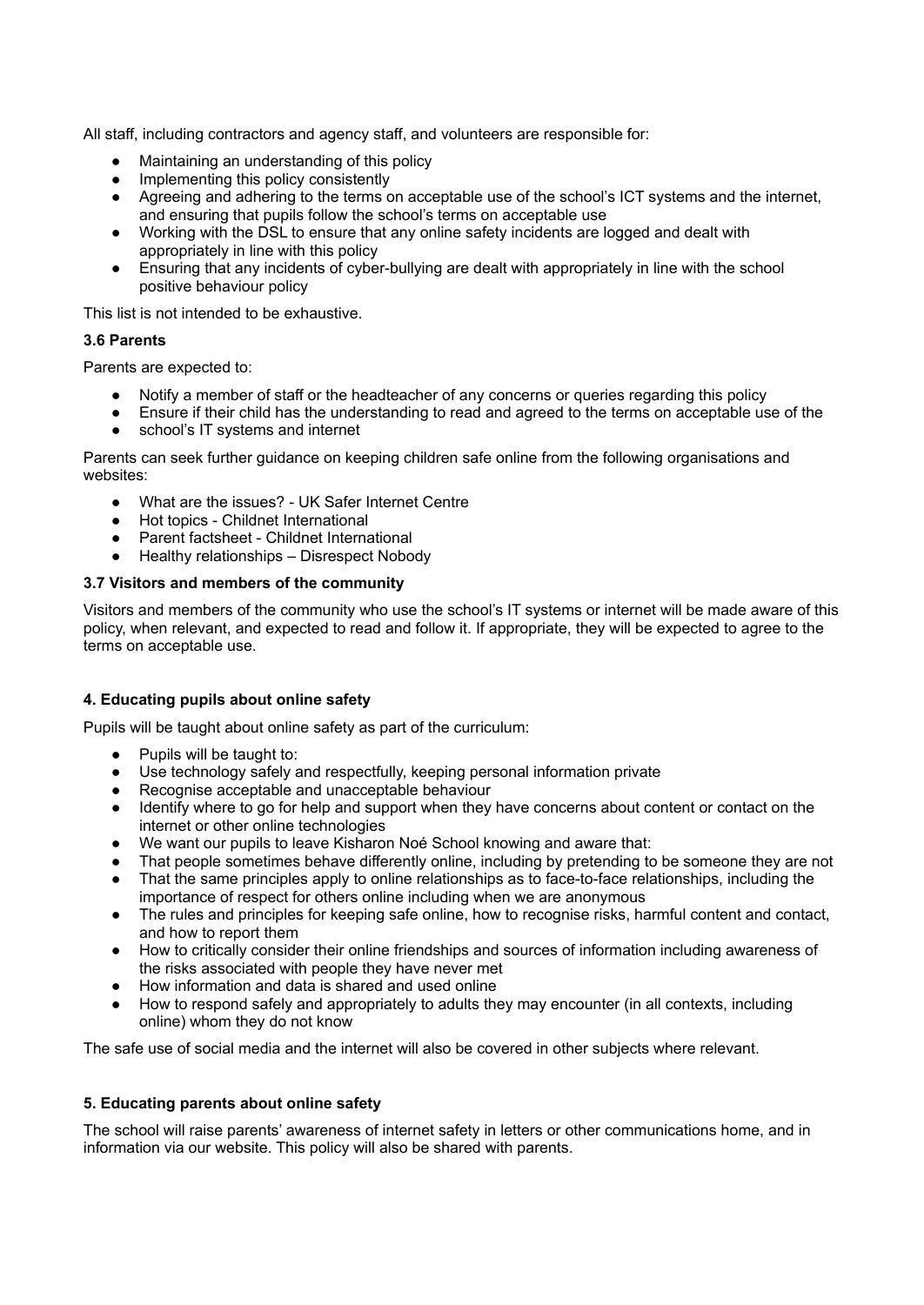Online safety will also be covered during parents' evenings.

If parents have any queries or concerns in relation to online safety, these should be raised in the first instance with the headteacher and/or the DSL.

Concerns or queries about this policy can be raised with any member of staff or the headteacher.

# **6. Cyber-bullying**

## **6.1 Definition**

Cyber-bullying takes place online, such as through social networking sites, messaging apps or gaming sites.

Like other forms of bullying, it is the repetitive, intentional harming of one person or group by another person or group, where the relationship involves an imbalance of power. (See also the school positive behaviour policy.)

## **6.2 Preventing and addressing cyber-bullying**

To help prevent cyber-bullying, we will ensure that pupils understand what it is and what to do if they become aware of it happening to them or others. We will ensure that pupils know how they can report any incidents and are encouraged to do so, including where they are a witness rather than the victim.

The school will actively discuss cyber-bullying with pupils, explaining the reasons why it occurs, the forms it may take and what the consequences can be.

Teachers are also encouraged to find opportunities to use aspects of the curriculum to cover cyber-bullying.

This includes personal, social, health and economic (PSHE) education, and other subjects where appropriate.

All staff, trustees and volunteers (where appropriate) receive training on cyber-bullying, its impact and ways to support pupils, as part of safeguarding training (see section 11 for more detail).

The school also sends information/leaflets on cyber-bullying to parents so that they are aware of the signs, how to report it and how they can support children who may be affected.

In relation to a specific incident of cyber-bullying, the school will follow the processes set out in the school positive behaviour policy. Where illegal, inappropriate or harmful material has been spread among pupils, the school will use all reasonable endeavours to ensure the incident is contained.

The DSL will consider whether the incident should be reported to the police if it involves illegal material, and will work with external services if it is deemed necessary to do so.

#### **6.3 Examining electronic devices**

School staff have the specific power under the Education and Inspections Act 2006 (which has been increased by the Education Act 2011) to search for and, if necessary, delete inappropriate images or files on pupils' electronic devices, including mobile phones, iPads and other tablet devices, where they believe there is a 'good reason' to do so.

When deciding whether there is a good reason to examine or erase data or files on an electronic device, staff must reasonably suspect that the data or file in question has been, or could be, used to:

- Cause harm, and/or
- Disrupt teaching, and/or
- Break any of the school rules

If inappropriate material is found on the device, it is up to the staff member in conjunction with the DSL or other member of the senior leadership team to decide whether they should:

- Delete that material, or
- Retain it as evidence (of a criminal offence or a breach of school discipline), and/or
- Report it to the police

Any searching of pupils will be carried out in line with the DfE's latest guidance on screening, searching and confiscation and the school's COVID-19 risk assessment.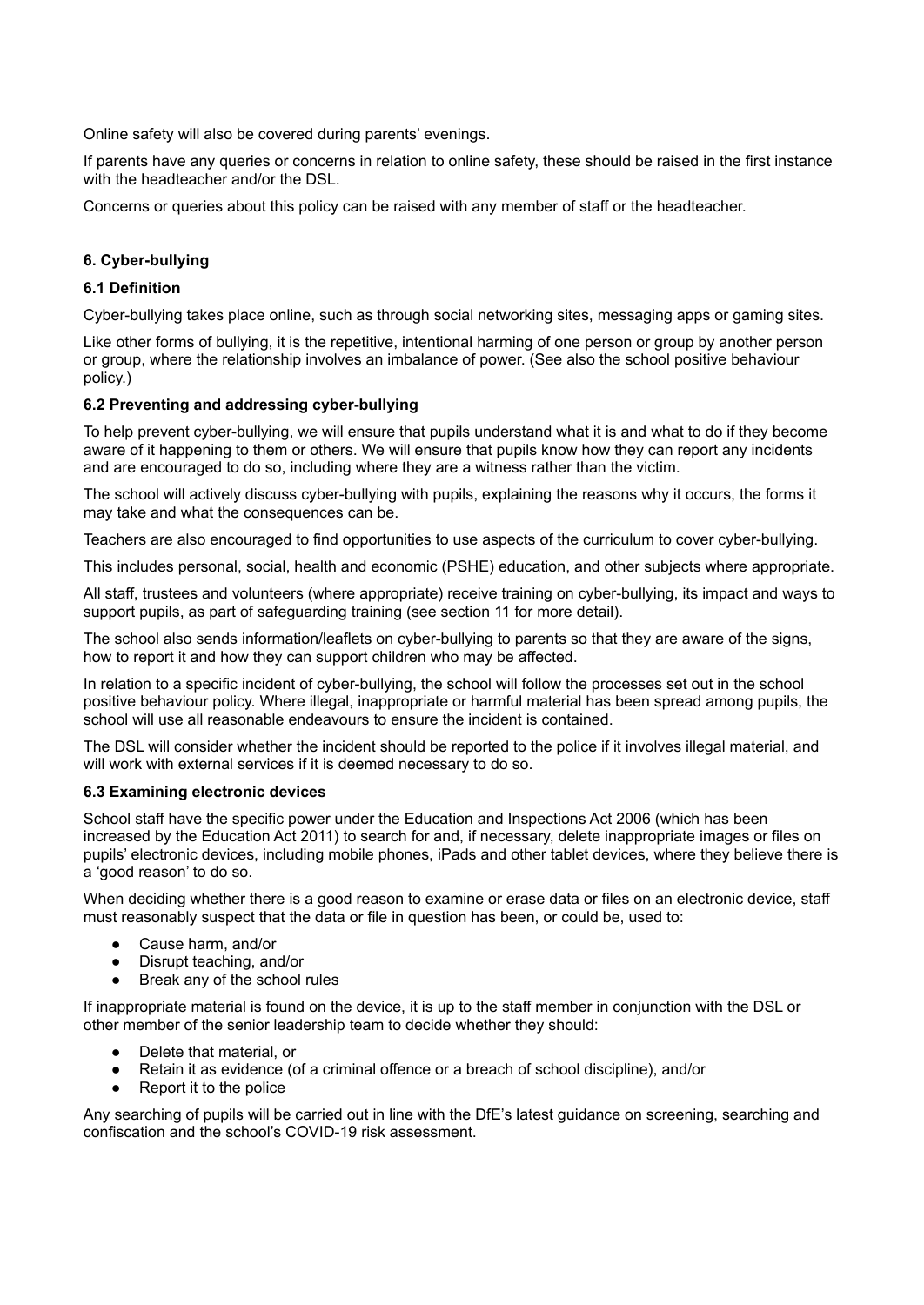Any complaints about searching for or deleting inappropriate images or files on pupils' electronic devices will be dealt with through the school complaints procedure.

### **7. Acceptable use of the internet in school**

All pupils, parents, staff, volunteers and trustees are expected to sign an agreement regarding the acceptable use of the school's IT systems and the internet. Visitors will be expected to read and agree to the school's terms on acceptable use if relevant.

Use of the school's internet must be for educational purposes only, or for the purpose of fulfilling the duties of an individual's role.

We will monitor the websites visited by pupils, staff, volunteers, trustees and visitors (where relevant) to ensure they comply with the above.

#### **9. Staff using work devices outside school**

All staff members will take appropriate steps to ensure their devices remain secure. This includes, but is not limited to:

- Keeping the device password-protected  $-$  strong passwords are at least 8 characters, with a combination of upper and lower-case letters, numbers and special characters (e.g. asterisk or currency symbol)
- Ensuring their hard drive is encrypted this means if the device is lost or stolen, no one can access the files stored on the hard drive by attaching it to a new device
- Making sure the device locks if left inactive for a period of time
- Not sharing the device among family or friends
- Installing anti-virus and anti-spyware software
- Keeping operating systems up to date  $-$  always install the latest updates
- Staff members must not use the device in any way which would violate the school's terms of acceptable use.
- Work devices must be used solely for work activities.

If staff have any concerns over the security of their device, they must seek advice from the IT technician

#### **10. How the school will respond to issues of misuse**

Where a pupil misuses the school's IT systems or internet, we will follow the procedures set out in our policies on positive behaviour and internet acceptable use. The action taken will depend on the individual circumstances, nature and seriousness of the specific incident, and will be proportionate.

Where a staff member misuses the school's IT systems or the internet, or misuses a personal device where the action constitutes misconduct, the matter will be dealt with in accordance with the staff code of conduct.

The action taken will depend on the individual circumstances, nature and seriousness of the specific incident.

The school will consider whether incidents which involve illegal activity or content, or otherwise serious incidents, should be reported to the police.

#### **11. Training**

All new staff members will receive training, as part of their induction, on safe internet use and online safeguarding issues including cyber-bullying and the risks of online radicalisation.

All staff members will receive refresher training at least once each academic year as part of safeguarding training, as well as relevant updates as required (for example through emails, e-bulletins and staff meetings).

The DSL and deputy will undertake child protection and safeguarding training, which will include online safety, at least every 2 years. They will also update their knowledge and skills on the subject of online safety at regular intervals, and at least annually.